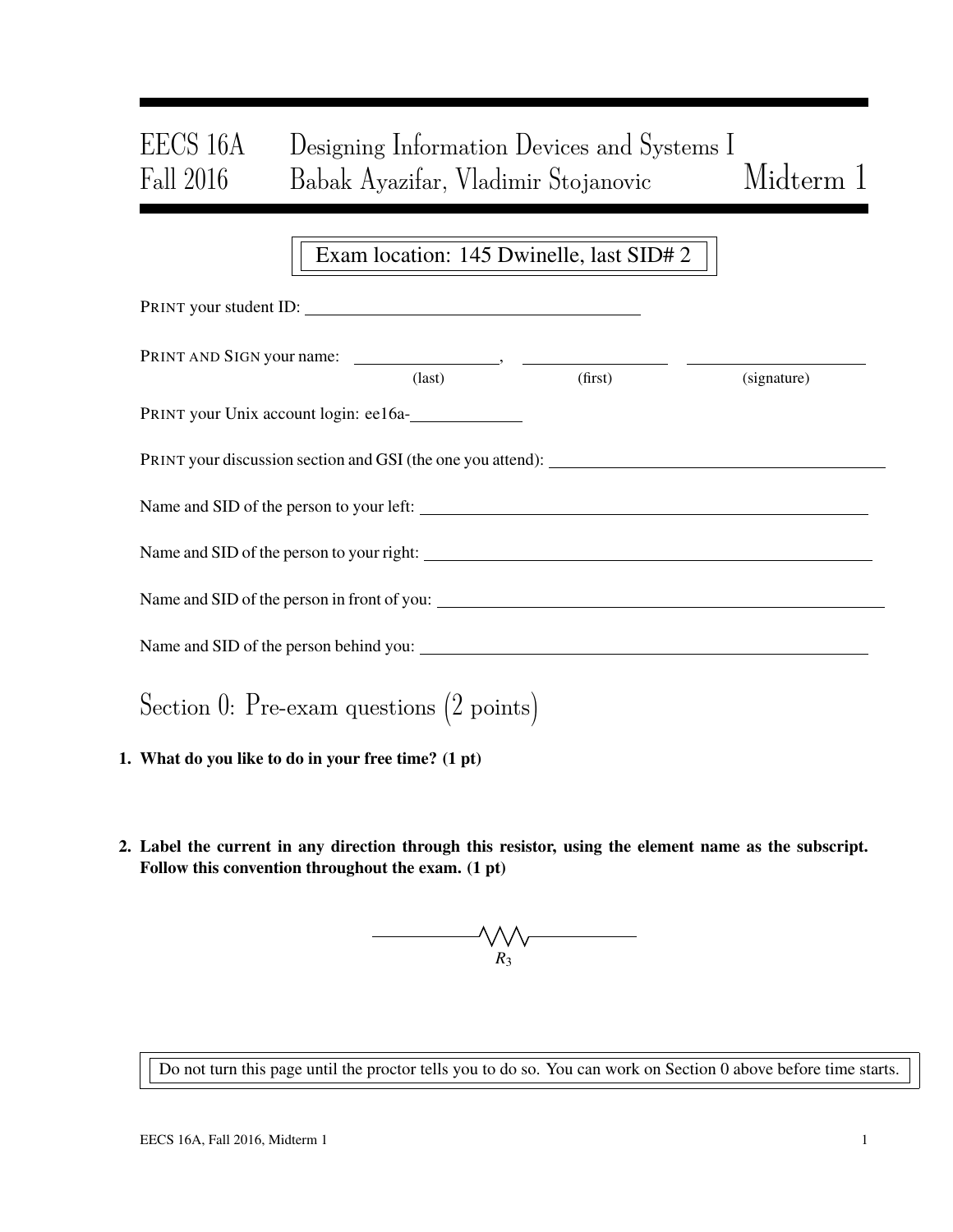## Section 1 (54 points)

#### 3. Resistor Combinations (10 points)

(a) (4 points) What is the equivalent resistance between nodes A and B? Write your solution in terms of  $R_1, R_2, R_3$ , and  $R_4$ . Use the parallel operator  $\parallel$  wherever applicable. What is the equivalent resistance if *R*<sup>4</sup> approaches infinity?



**Solutions:** First we combine  $R_3$  and  $R_4$  in series:  $R_3 + R_4$ . Then we see that  $R_3 + R_4$  is in parallel with  $R_2$ , resulting in  $(R_3 + R_4)||R_2$ . Finally, we see that the  $R_2$ ,  $R_3$ ,  $R_4$  block is in series with  $R_1$ , giving us  $R_{eq} = R_1 + (R_3 + R_4)||R_2.$ When  $R_4$  approaches infinity, the branch becomes an open circuit. Thus  $(R_3 + R_4)||R_2$  becomes just *R*<sub>2</sub>. The equivalent resistance is then just  $R_1 + R_2$ .

(b) (6 points) What is the current  $i_2$  through  $R_2$ ? Write your solution in terms of  $R_1$ ,  $R_2$ ,  $R_3$ ,  $R_4$ ,  $R_5$ , and  $V_s$ . Use the parallel operator  $\parallel$  in your expression wherever applicable.



**Solutions:** First, we find the current running through  $R_1$ ,  $i_1$ . Notice how the circuit is the same combination of the resistors from part a in series with *R*5:

$$
i_1 = \frac{V_s}{R_{eq} + R_5}
$$

We can view this as a current divider problem, and thus use the current divider formula:

$$
i_2 = i_1 \frac{(R_3 + R_4)||R_2}{R_2}
$$
  
Substituting for  $i_1$ :  

$$
i_2 = \frac{V_s}{R_{eq} + R_5} * \frac{(R_3 + R_4)||R_2}{R_2}
$$

$$
i_2 = \frac{V_s}{R_3 + R_1 + (R_3 + R_4)||R_2} * \frac{(R_3 + R_4)||R_2}{R_2}
$$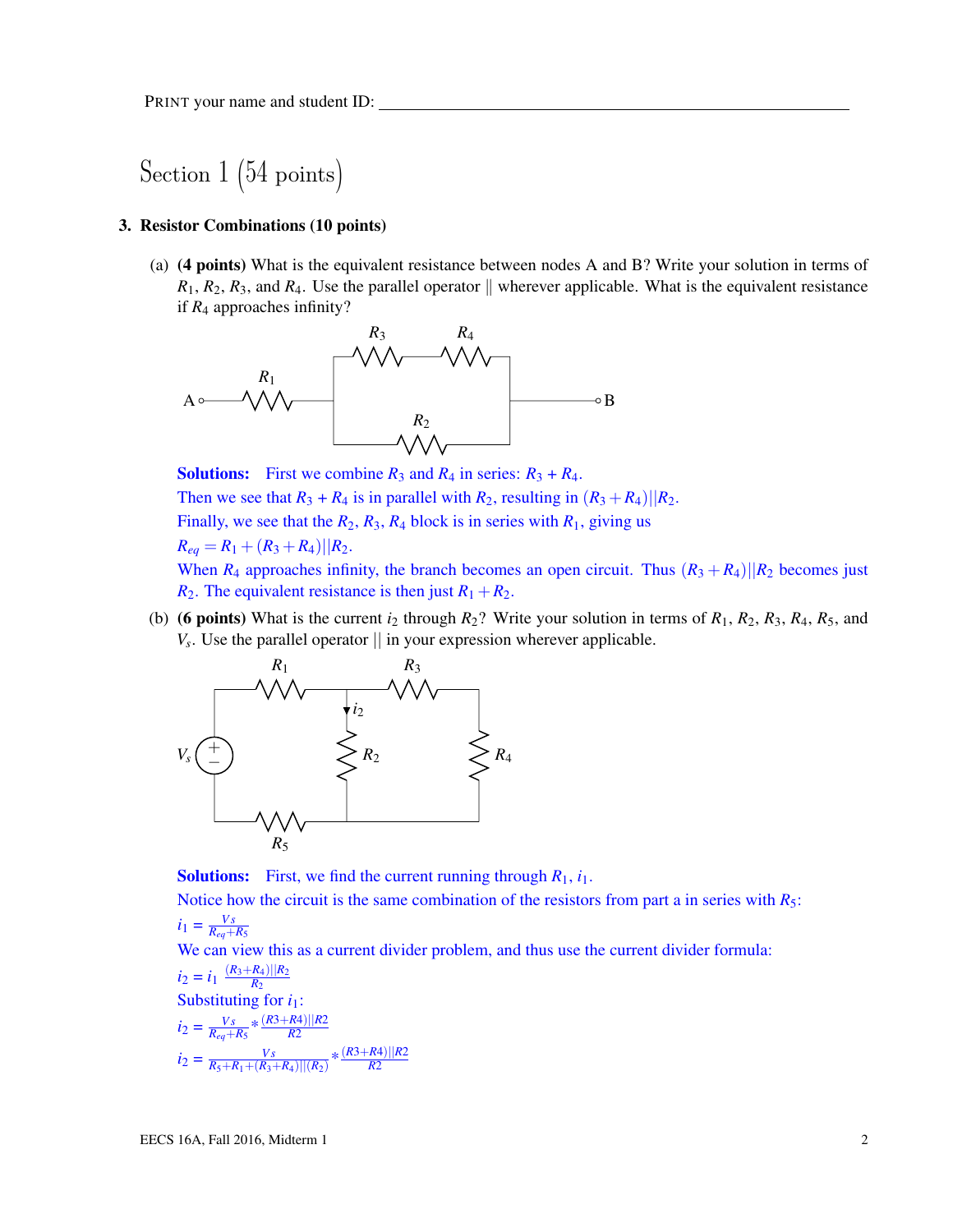## 4. Take Node of the Voltage Sources (8 points)

Use nodal analysis to solve for the voltages  $V_x$  and  $V_y$ . Use the following values for numerical calculations. Note the polarity on the voltage sources. Solutions that solve the circuit without using nodal analysis will not be awarded full credit.

$$
V_1 = 5 \text{ V} \quad R_1 = 10 \text{ }\Omega V_2 = 5 \text{ V} \quad R_2 = 50 \text{ }\Omega G = \frac{1}{4} \text{ S} \quad R_3 = 40 \text{ }\Omega
$$



Solutions:



Set up a nodal equation setting the sum of currents out of our single node  $V_y$  to zero:

$$
i_1 + i_3 - GV_x = 0
$$
  
\n
$$
\frac{V_y + 5}{10} + \frac{V_y - 5}{40} - \frac{1}{4}(V_y + 5) = 0
$$
  
\n
$$
4(V_y + 5) + (V_y - 5) - 10(V_y + 5) = 0
$$
  
\n
$$
4V_y + 20 + V_y - 5 - 10V_y - 50 = 0
$$
  
\n
$$
-5V_y - 35 = 0
$$
  
\n
$$
V_y = -7
$$
  
\n
$$
V_x = V_y + 5 = -7 + 5 = -2
$$

EECS 16A, Fall 2016, Midterm 1 3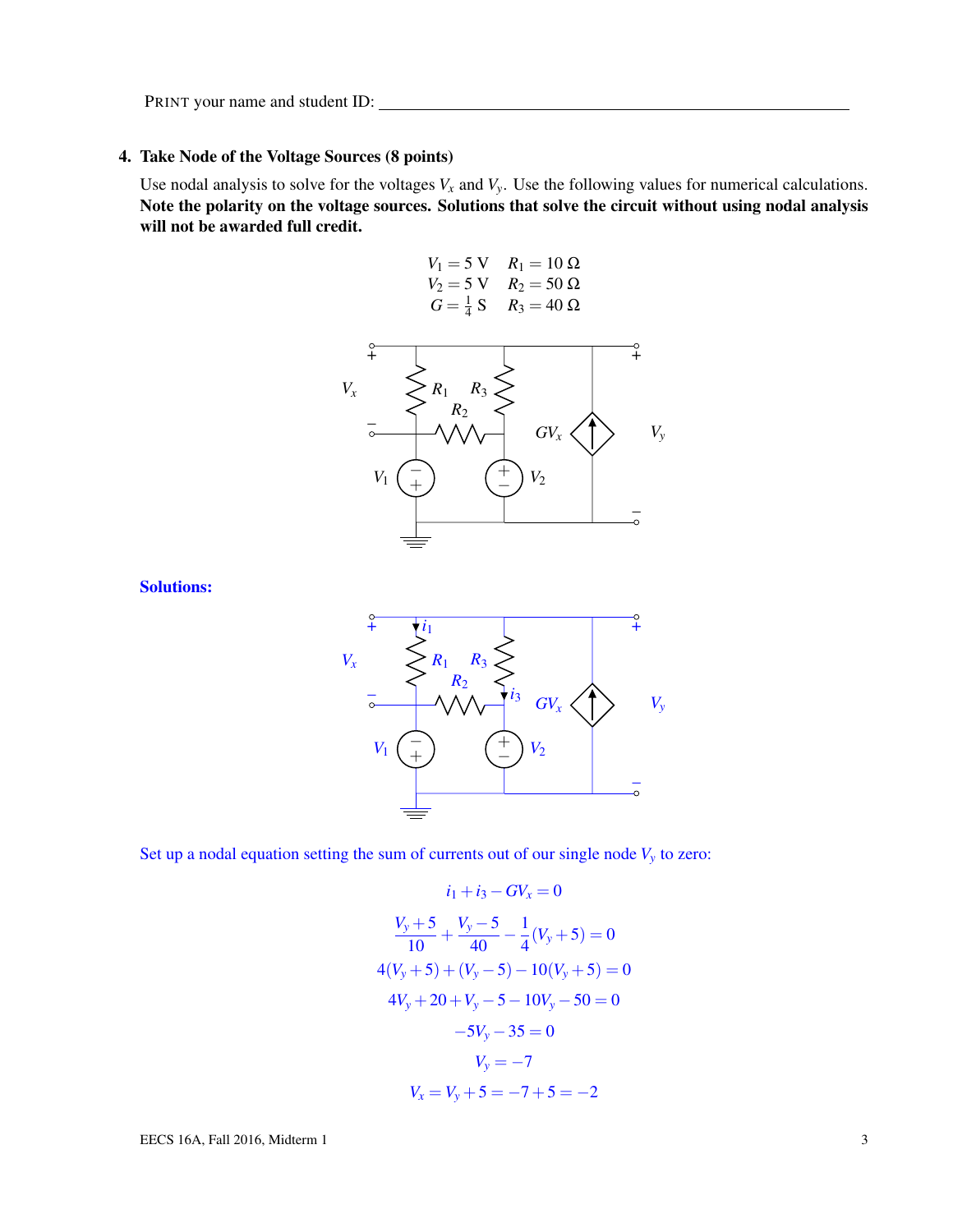Our solution:

$$
V_x = -2V
$$

$$
V_y = -7V
$$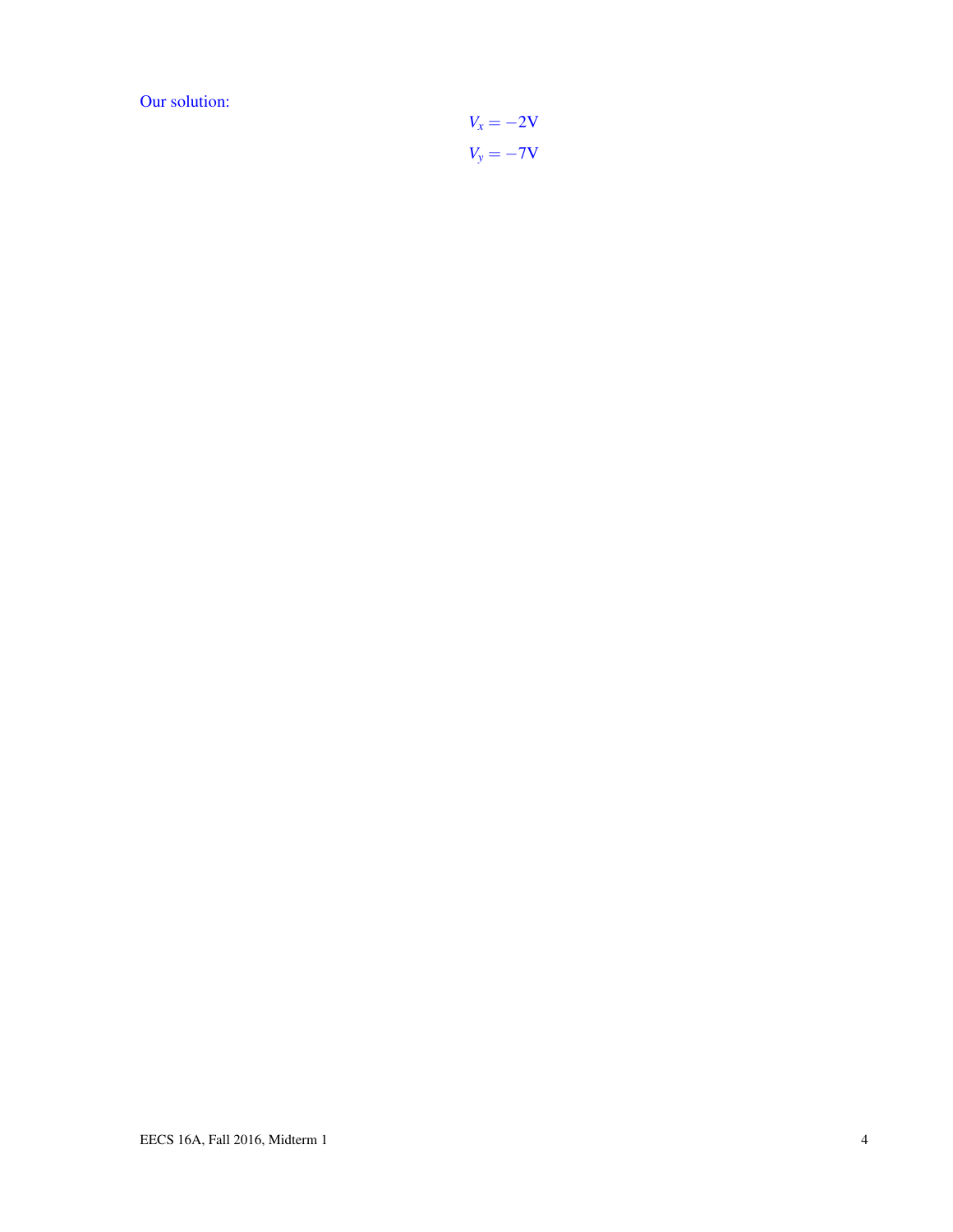5. Thévenin and Norton Equivalence (10 points)



(a) (4 points) Redraw the circuit with all sources nulled, then calculate  $R_{th}$  between terminals *a* and *b*. Solutions:

When we null the voltage source, it becomes a short circuit. When we null the current source, it becomes an open circuit. So with the nulled sources, our circuit looks like this:



To calculate *Rth*, we simplify our circuit with nulled sources down into a single resistor, from the perspective of  $R_1$ . This leaves us with  $R_2$  and  $R_3$  in parallel with  $R_1$ . So,

$$
R_{th}=(R_2+R_3)\parallel R_1
$$

(b) (6 points) Find the Thévenin voltage between the terminals *a* and *b*. Hint: superposition may be useful. Solutions:

We can either determine  $V_{oc}$  directly, or find  $I_{sc}$  and solve for  $V_{th}$  using  $R_{th}$  from the previous part. Here, we will determine *Voc* with superposition.

With only  $V_S$  on, we have a simple voltage divider. So

$$
V_{1_V} = V_S \frac{R_1}{R_1 + R_2 + R_3}
$$

With only  $I_S$  on, we have a bit more work to do. We see a current divider, with  $R_3$  in parallel with  $R_2 + R_1$ . So the current through resistor  $R_1$  is

$$
I_1 = I_S \frac{R_3}{R_1 + R_2 + R_3}
$$

And the voltage drop  $V_1$  across  $R_1$  is  $V_1 = R_1 I_1 = R_1 I_S \frac{R_3}{R_1 + R_2}$  $R_1 + R_2 + R_3$ So

$$
V_{th} = V_{oc} = V_{1_V} + V_{1_I} = R_1 I_S \frac{R_3}{R_1 + R_2 + R_3} + V_S \frac{R_1}{R_1 + R_2 + R_3}
$$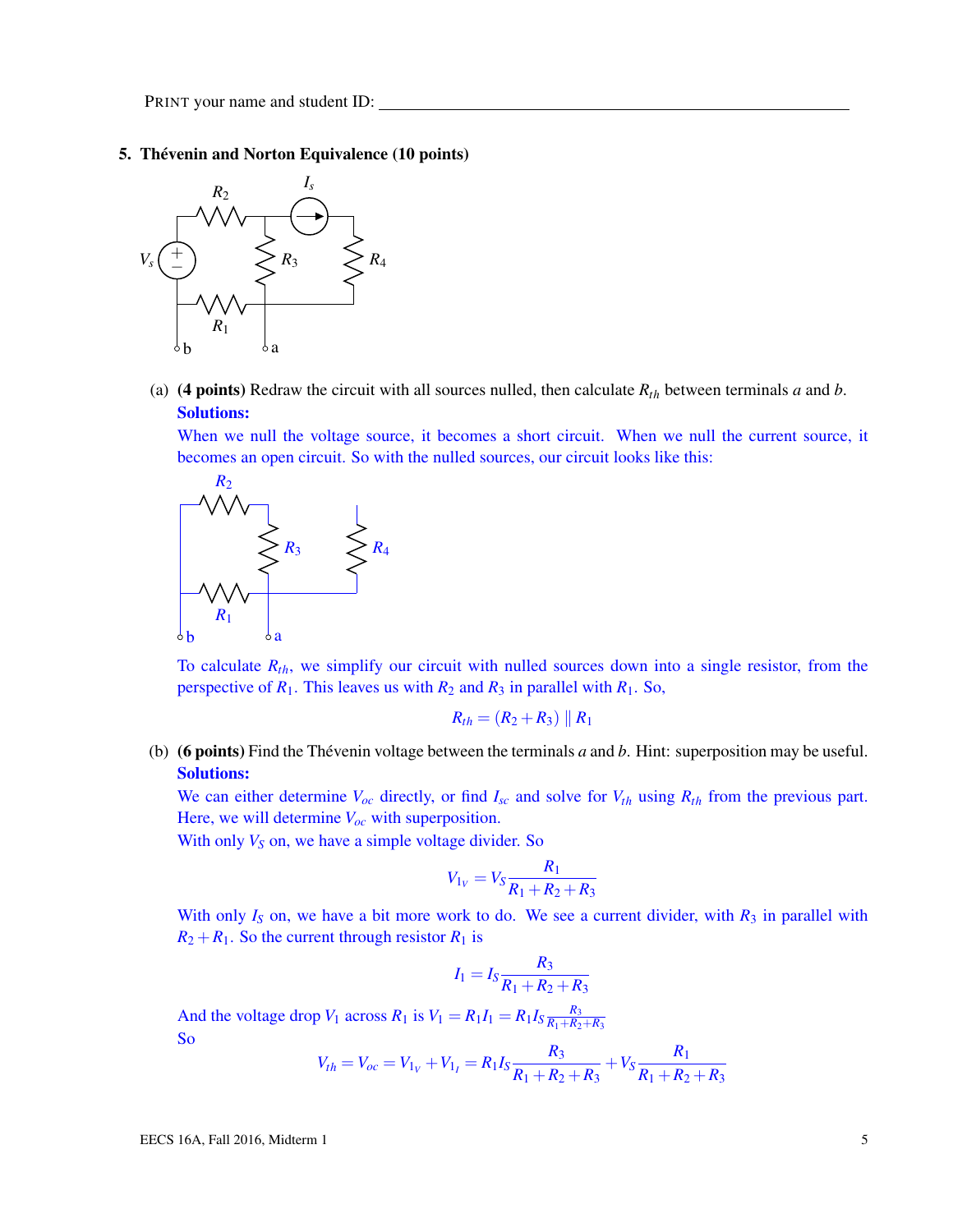#### 6. Superposition and Op-Amps (8 points)



(a) (2 points) For the circuit above, label the polarity of the terminals of the op-amp such that there is negative feedback.

Solutions: The top terminal should be the inverting input, and the bottom terminal should be the non-inverting input

(b) (6 points) Find  $V_o$  in terms of  $V_{in,1}$  and  $V_{in,2}$ . (Hint: Assume the op-amp is in negative feedback, then use superposition and golden rules)

**Solutions:** Considering just the effect of  $V_{in,1}$ , we have

$$
V_o = -V_{in,1} \frac{6\Omega}{2\Omega} = -3V_{in,1}
$$

Now, considering just the effect of the voltage source *V<sup>s</sup>* , we find

$$
V_o = V_{in,2} + \frac{6\Omega}{2\Omega} V_{in,2} = 4V_{in,2}
$$

Thus,

$$
V_o = 4V_{in,2} - 3V_{in,1}
$$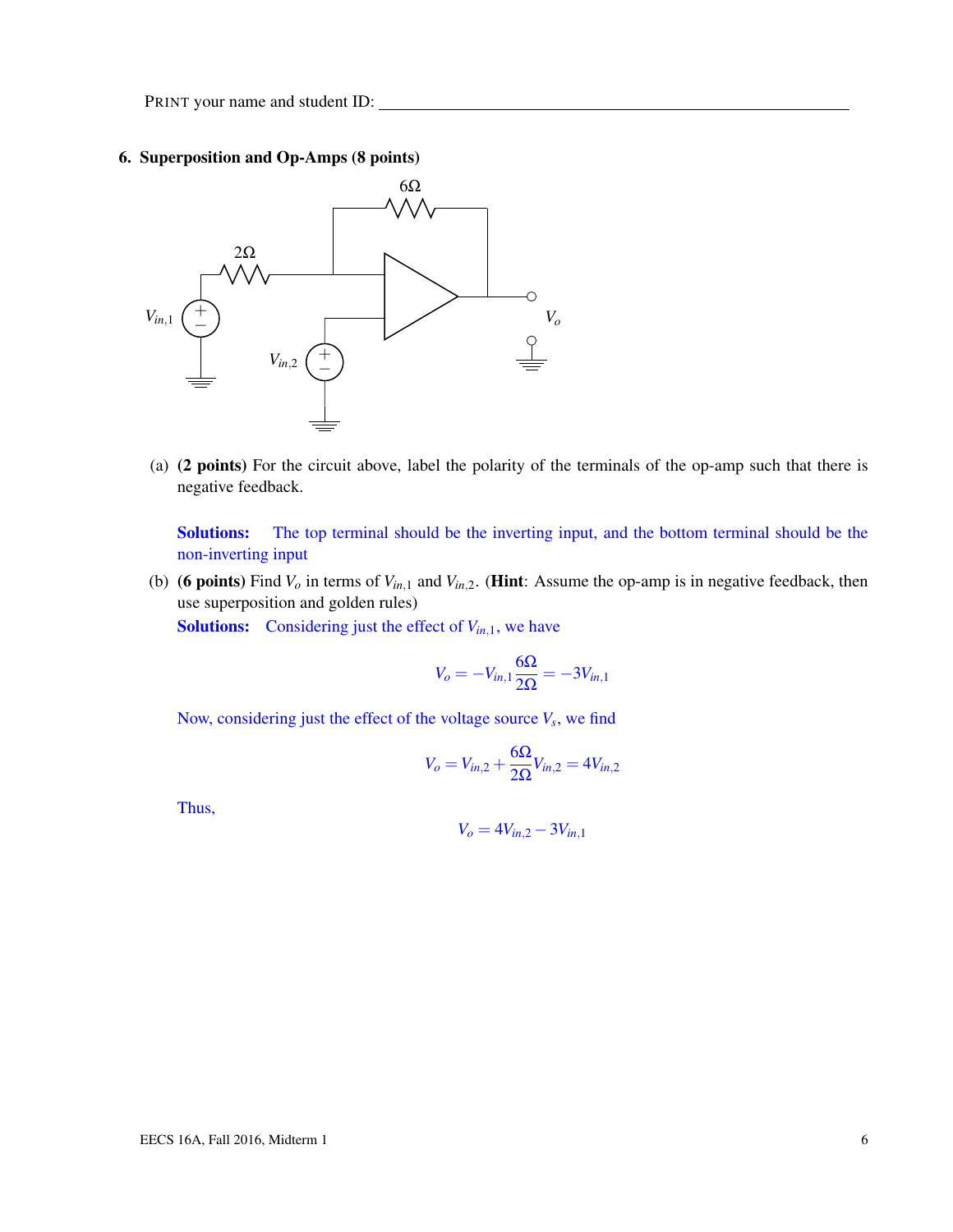#### 7. 16A-Spice (10 points)

(a) (5 points) Write down the incidence matrix, **F** of this circuit. Let node  $v_n$  correspond to column *n* in your incidence matrix, and current *i<sup>m</sup>* correspond to row *m*.



#### Solutions:

The incidence matrix is:

$$
\mathbf{F} = \begin{bmatrix} 1 & 0 & -1 \\ 1 & -1 & 0 \\ 0 & 1 & -1 \end{bmatrix}
$$

(b) (5 points) Determine the rank of F, and a basis for the null space of F.

#### Solutions:

The rank is 2, because we can add a scalar to all possible resulting voltages in this circuit and still satisfy the potential difference constraints it imposes on the solutions. You could also mechanically compute the rank by row reduction.

A basis for the null space of F is {  $\sqrt{ }$  $\mathbf{I}$ 1 1 1 1  $\bigg| \bigg.$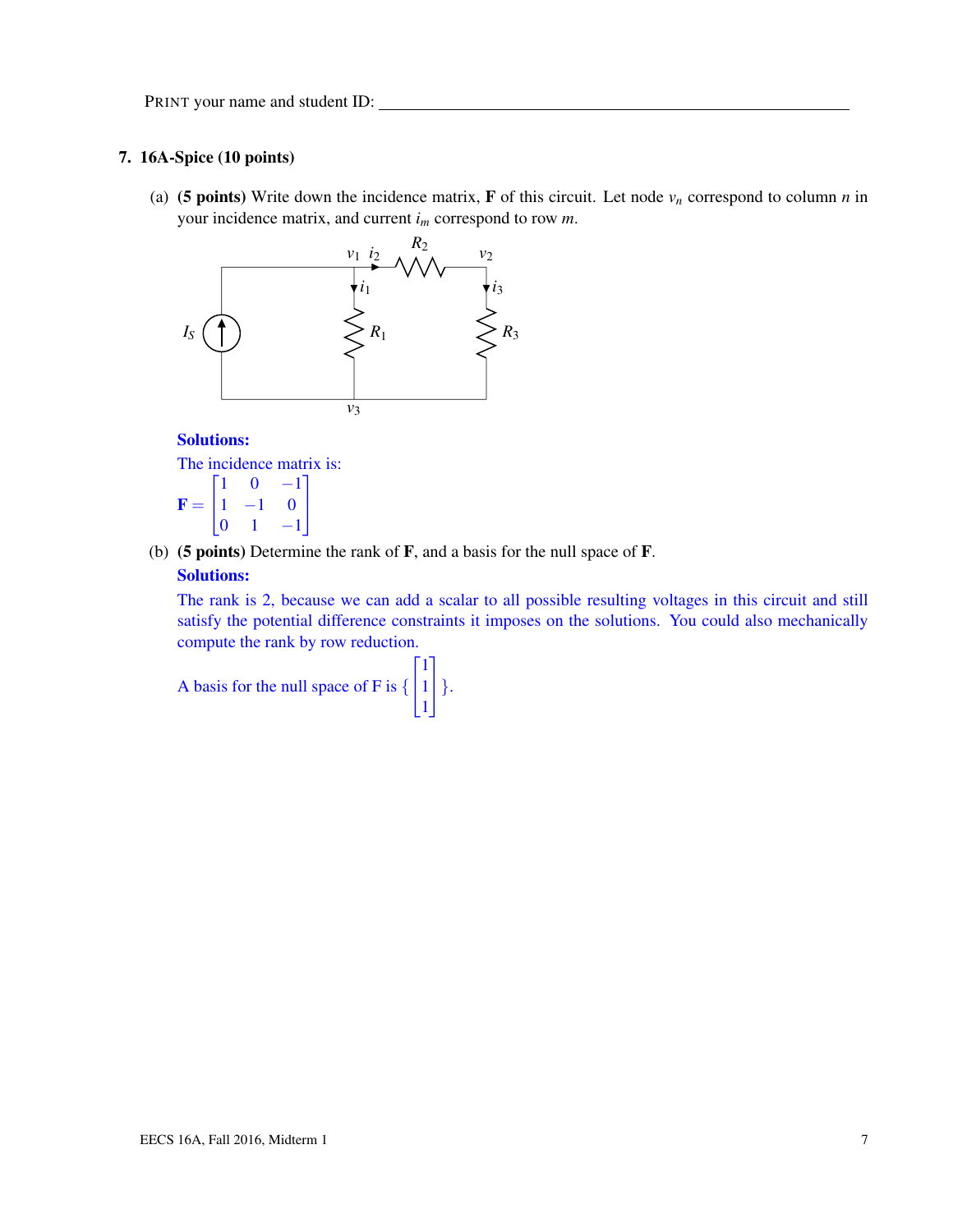#### 8. Charge-Sharing (8 points)

Initially, all capacitors are uncharged, and have the same capacitance *C*. For  $t < 0$ , the switch  $\phi_1$  is *on* and  $\phi_2$  is *off* and the circuit has achieved steady state. Later, at  $t = 0$ ,  $\phi_1$  is *off* and  $\phi_2$  is *on*; then the system is allowed to reach steady state.



What is the voltage  $V_x$  at  $t \gg 0$ ?

#### Solutions:

 $V_x = \frac{V_s}{4}.$ 

Note that  $C_{eq}$  of 2 capacitors of capacitance *C* in series is  $C/2$  and in parallel is 2*C*. Based on the symmetry of the setup, the voltage splits evenly across the capacitor on the left and the capacitor setup on the right. This implies half the initial voltage  $V_S$  exists on both sides. On the capacitor network on the right, symmetry indicates a secondary split across each capacitor in series.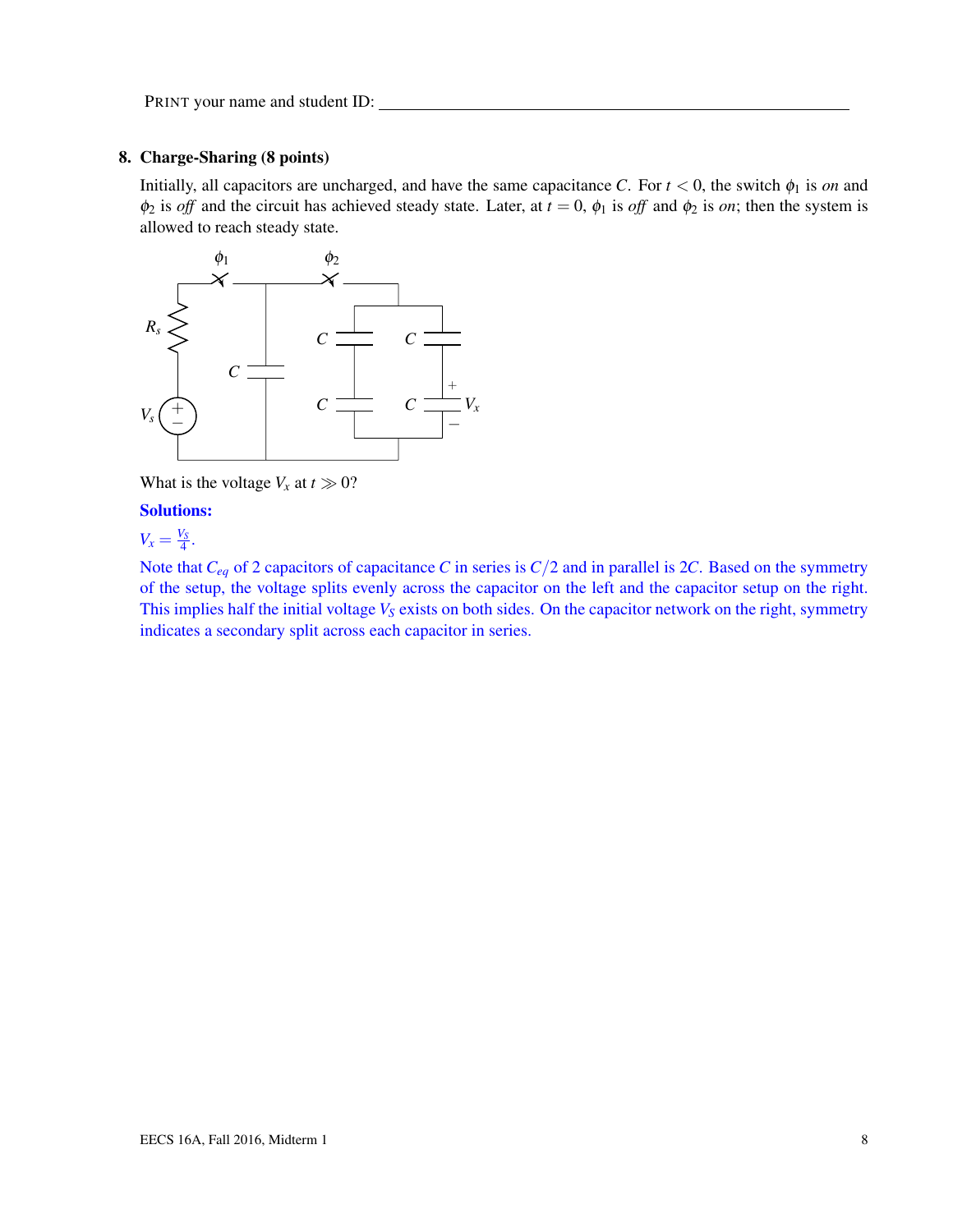Section 2 (44 points)

### 9. Operation<sup>TM</sup> (10 points)

You're an intern at Hasbro working on improvements to the game Operation. Operation is a board game that consists of an "operating table" (the board), overlaid with a drawing of the "patient". In the surface of the board/patient are a number of metal-lined cavities filled with plastic bones and other body parts. The player tries to remove these objects with metal tweezers without touching the edge of the cavity opening. Touching the cavity opening turns on a light and causes a loud buzzer to go off. You are given the following supplies:

- buzzer: This can be modeled as a resistor, and it buzzes when a voltage is applied across it.
- lamp: The lamp can be modeled as a resistor, and it lights up when current runs through it. The brightness of the lamp is directly proportional to the current passing through it.
- battery: An ideal voltage source.





(a) (4 points) Design a circuit that makes the buzzer buzz and the lamp turn on when the player makes a mistake. **Solutions:** The objective is to have it so current flows through the buzzer and lamp when the user turns on the switch, meaning any answer with no closed circuit when the switch is open works. A couple of possible solutions:



For putting elements in series, the order of components does not matter—closing the switch creates a closed loop for charge to flow.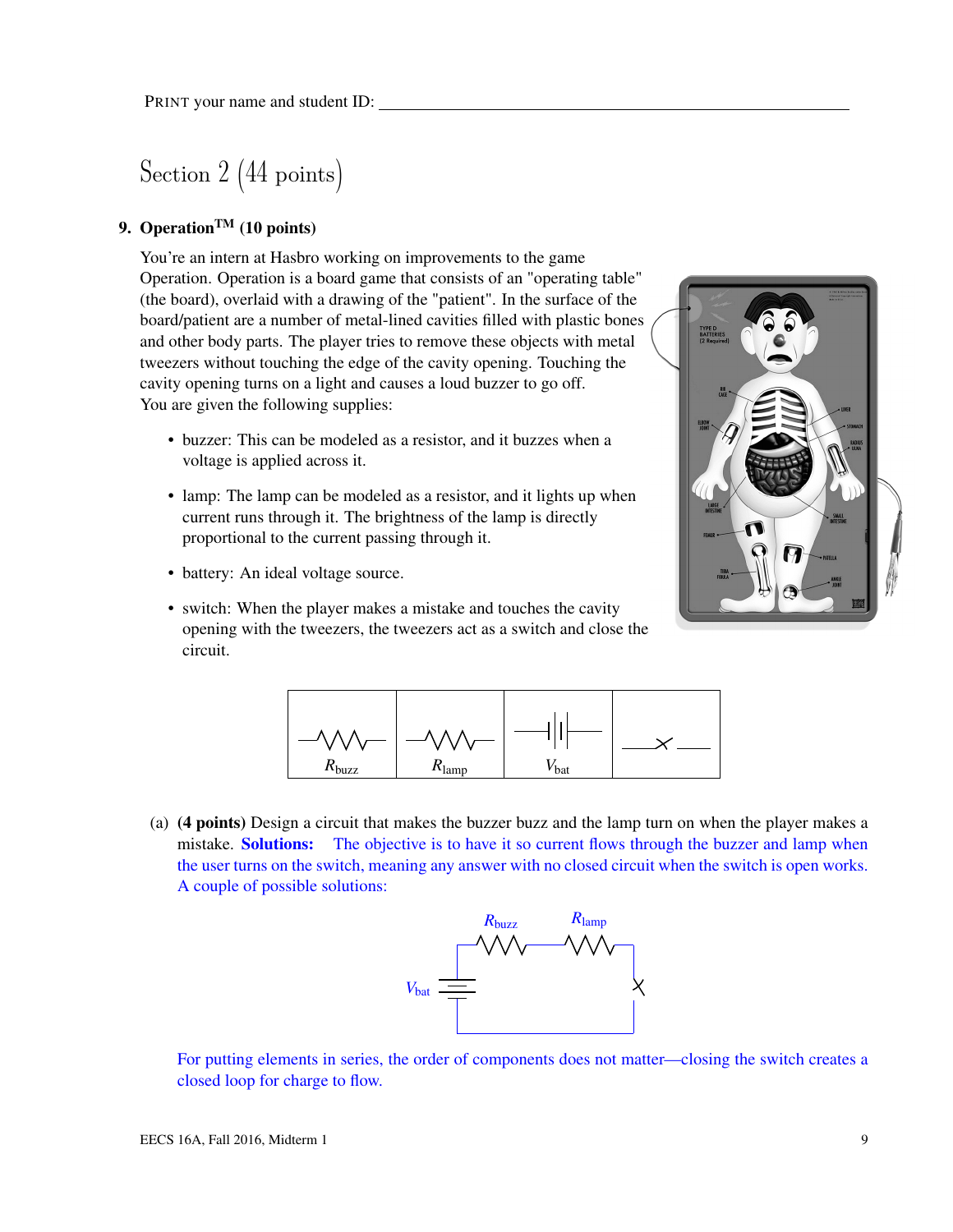

For elements in parallel, the switch must not be parallel to the buzzer or the lamp, otherwise there will be a closed circuit independent of the switch.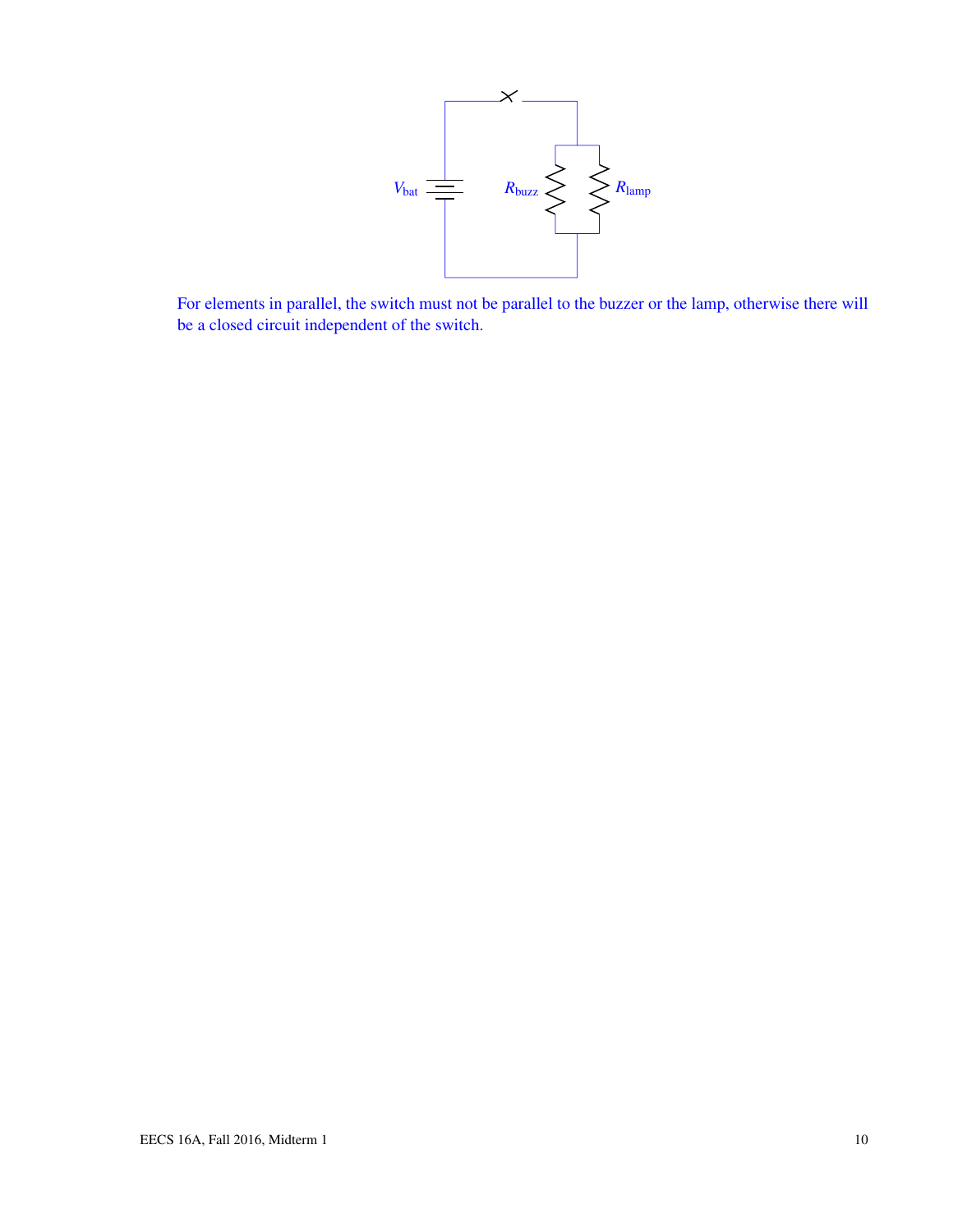(b) (6 points) Market research has shown that buzzers scare small children, so you've been told to remove the buzzer and use two identical lamps instead of just one. Assuming all power dissipated by the lamps is converted to light, design a circuit that maximizes the total light emitted by the lamps. Calculate the power *P* dissipated by the lamps. *Note: You do not need to rigorously prove that your circuit maximizes the light emitted, but explain your design choices.* **Solutions:** First, we know that there should be no closed circuits when the switch is open. This can be written as:



where  $R_{\text{total}}$  represents the equivalent resistance of your arrangement of lamps.

Next, we'll try to maximize the lamps' brightness. In other words, we're trying to maximize the power dissipated by  $R_{\text{lamp, eq}}$ .

$$
P = IV
$$

$$
= \frac{V^2}{R}
$$

From the diagram above, we know the voltage is fixed at  $V_{\text{bat}}$ , so we need to maximize the current drawn from the battery, i.e. minimize *R*lamp, eq. This can be done by placing the lamps in parallel:



From here, we know  $R_{\text{lamp, eq}} = \frac{R_{\text{lamp}}}{2}$  $\frac{amp}{2}$  and the current seen by each resistor is the same, so we can calculate the power:

$$
P = \frac{V_{\text{bat}}^2}{\frac{R_{\text{lamp}}}{2}}
$$

$$
= 2\left(\frac{V_{\text{bat}}^2}{R_{\text{lamp}}}\right)
$$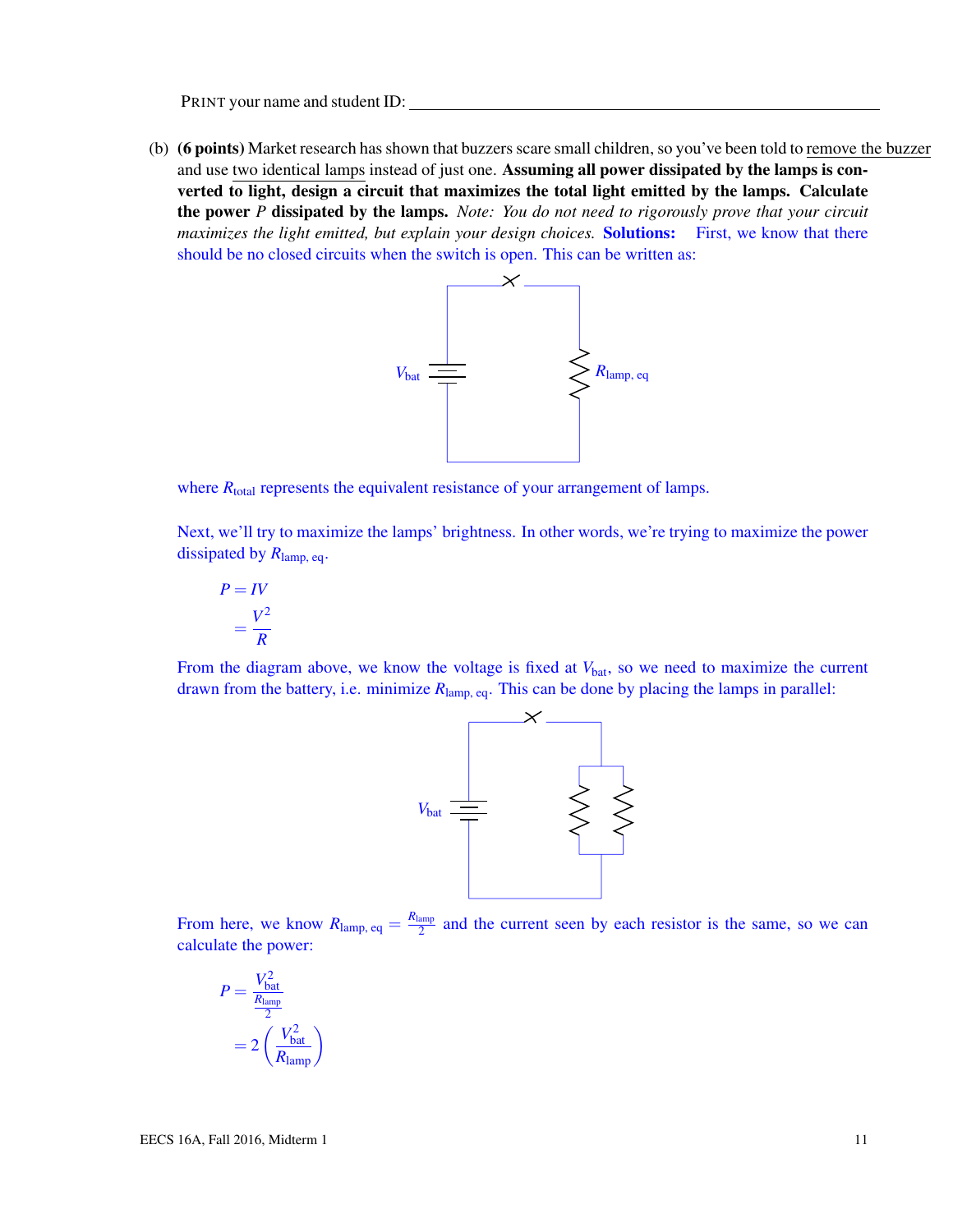#### 10. This Is Your Brain on EE (18 points)

Medical instruments such as electroencephalograms (EEG) take very small electric signals from the body and scale them into a voltage that we can measure. EEG's take voltage readings from the scalp and are used to determine brain activity. There are some challenges in designing a circuit for measuring the brain:

- The human body is very noisy, so we have to take multiple sensor readings and average them.
- The brain's electrical signals are very small, usually in the microvolt range.

In this problem you will design an EEG circuit that will tackle these problems.

(a) (4 points) In the circuit below, determine  $V_{\text{out}}$  in terms of  $v_1, v_2, v_3, R_1, R_2$ , and  $R_3$ . Use the parallel operator  $\parallel$  wherever applicable.



#### Solutions:

Using superposition:

$$
V_{\text{out}} = \frac{R_2||R_3}{R_1 + R_2||R_3}v_1 + \frac{R_1||R_3}{R_1||R_3 + R_2}v_2 + \frac{R_1||R_2}{R_1||R_2 + R_3}v_3
$$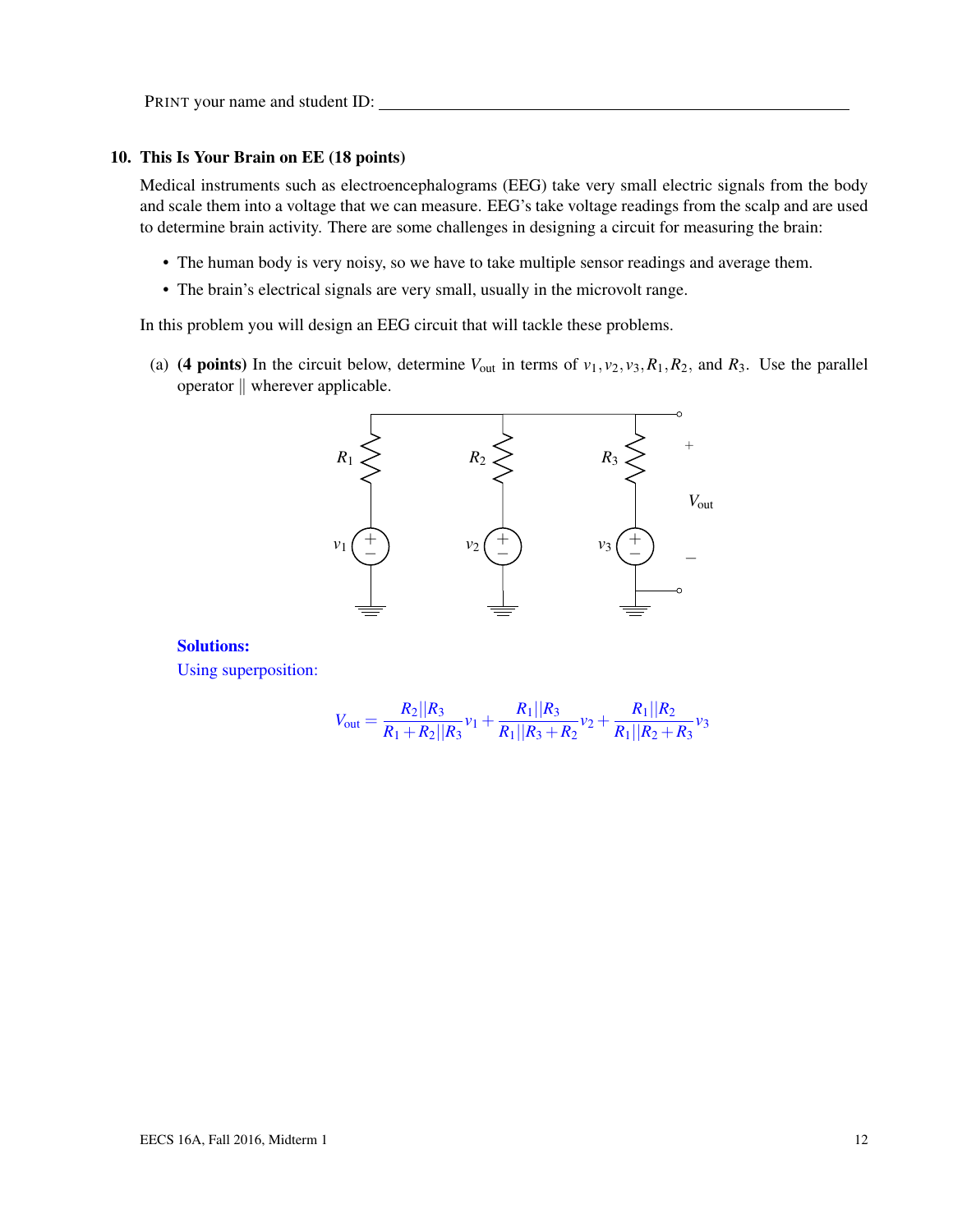(b) (7 points) Suppose we want to mitigate noise and interference from our circuit and body by averaging the reading across multiple areas of our scalp. Design a circuit that takes the average of three EEG readings. Model the  $k^{\text{th}}$  EEG reading as a voltage source labelled  $v_k$  in series with a source resistance of 1*k*Ω. Also, provide an equation for *V*out in terms of the *vk*'s. You may use resistors on any value for this design.

Hint: the circuit from part (a) might be useful. Solutions:

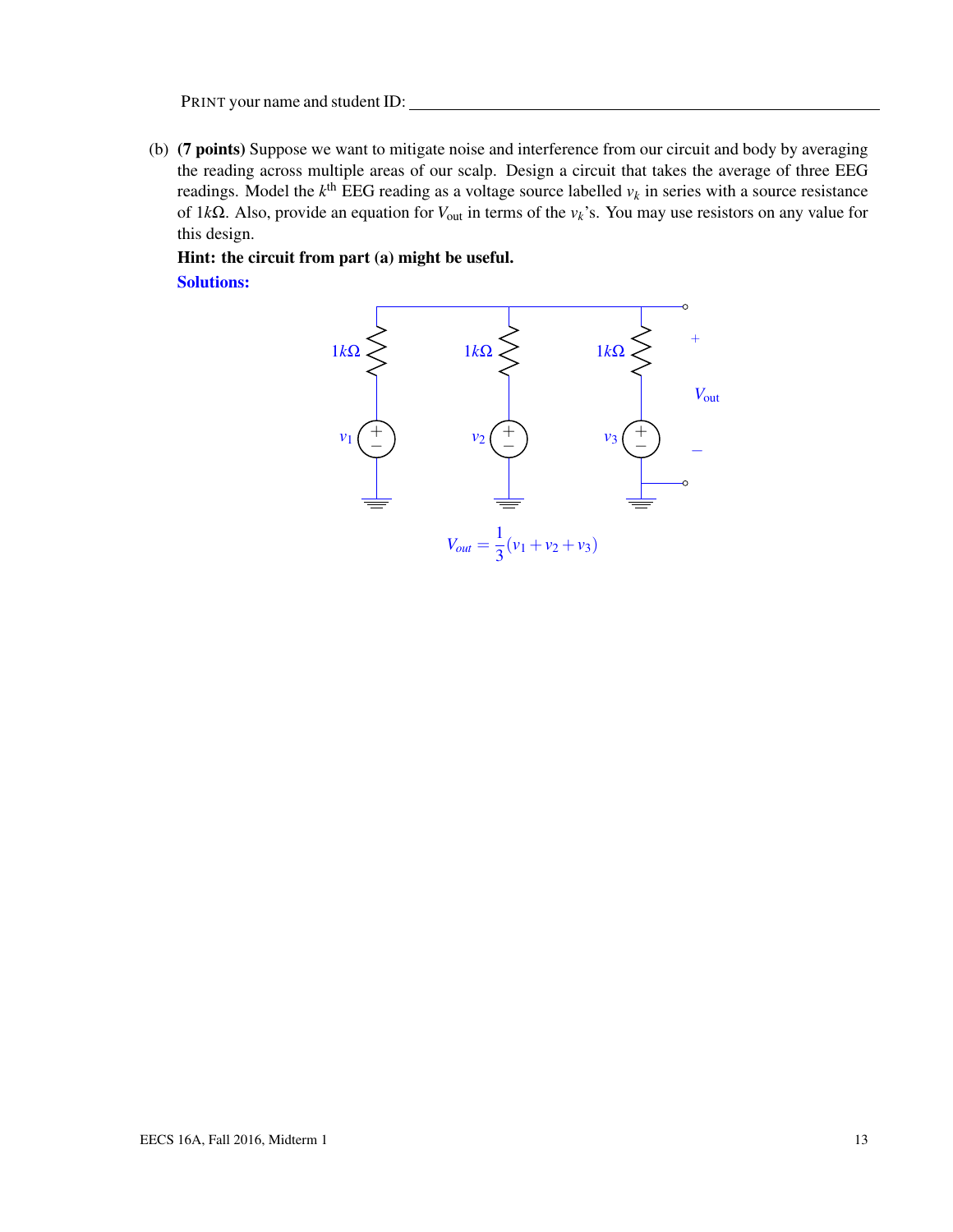(c) (7 points)Let the typical voltage range of values for EEG signals be from −10*mV* to 10*mV*. Design a circuit that takes the output of your circuit in part (b) and scales the EEG signal, while maintaining the sign, to a voltage range of −2.5*V* to 2.5*V*. Give an equation that relates the output to the input. You may use any combination of resistors or ideal op-amps for this question. Solutions:



We could have also used an inverting summer circuit and then invert the output of that with unity gain. There are several correct solutions to this problem.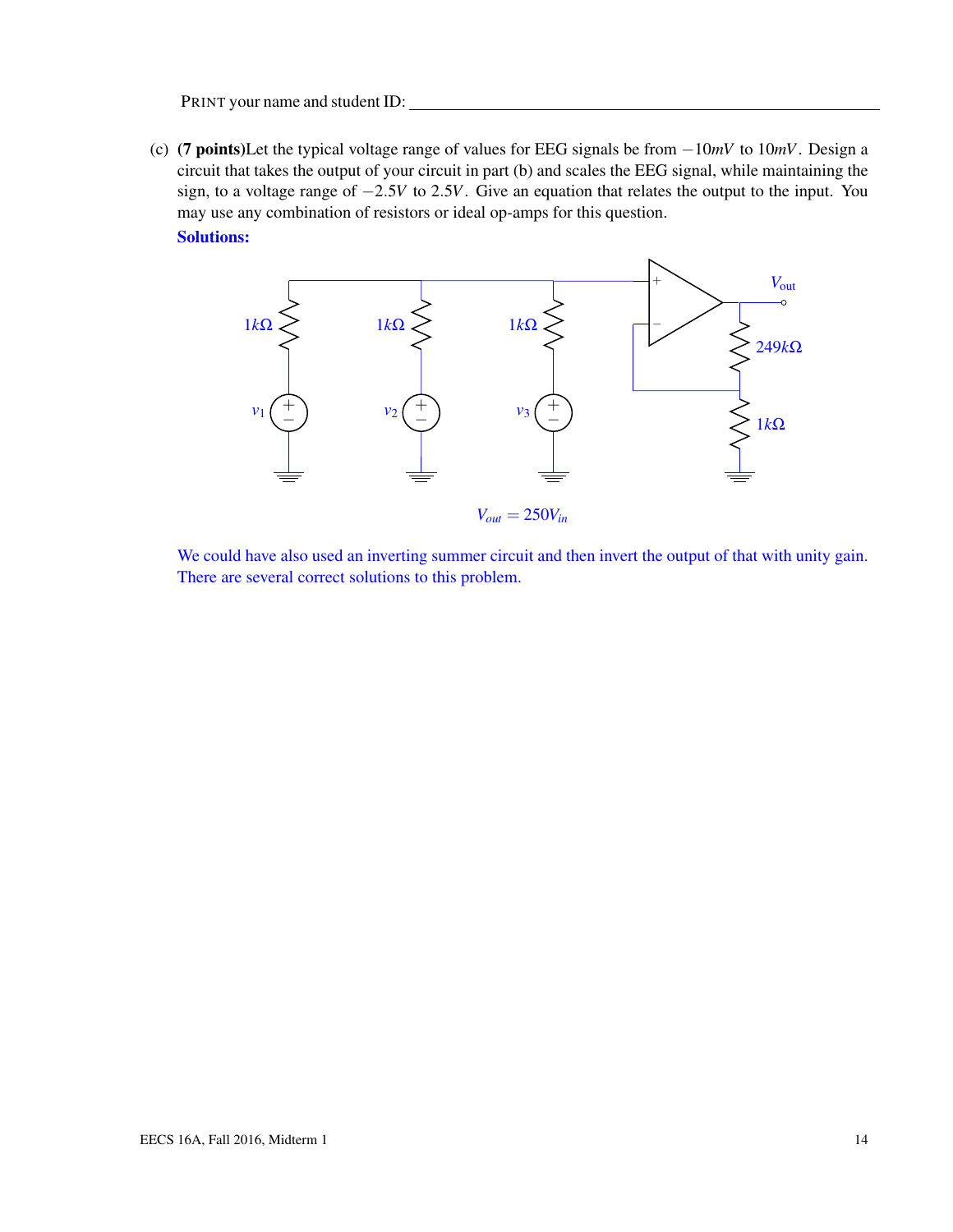#### 11. Voltage Regulators (16 points)

In this problem we will explore how we can use charge sharing to make a better voltage regulator.



(a) (4 points) Switches  $\phi_1$  are both *on* in Phase 1. All other switches are *off*. Find the charge on and voltage across each capacitor as a function of  $V_{in}$ ,  $C_1$ , and  $C_2$ . Assume the capacitors are uncharged before Phase 1.

**Solutions:** The two capacitors in series have a total capacitance of  $\frac{C_1 C_2}{C_1 + C_2}$ . We know there is  $V_s$  volts across this capacitor, and thus  $V_s \frac{C_1 C_2}{C_1 + C_2}$  $\frac{C_1 C_2}{C_1 + C_2}$  charge. The charge on  $C_1$  must be equal to the charge on  $C_2$ . Knowing the charge on each capacitor, we know the voltage across both. Therefore the voltage across  $C_1$  is  $\frac{C_2}{C_1+C_2}V_s$ . The voltage across  $C_2$  is similarly  $\frac{C_1}{C_1+C_2}V_s$ .

- (b) (4 points) In Phase 2, switches  $\phi_2$  are both *on*, all other switches are *off*. What are the charges on  $C_1$ and  $C_2$  in Phase 2 as a function of  $V_{out}$ ,  $C_1$ , and  $C_2$ ? **Solutions:** The charge on  $C_1$  is simply  $C_1V_{out}$ . Similarly the charge on  $C_2$  is  $C_2V_{out}$ .
- (c) (4 points) Find  $V_{\text{out}}$  as a function of  $V_{\text{in}}$ ,  $C_1$ , and  $C_2$ .

Solutions: We know the total charge in the system is conserved between Phase 1 and Phase 2. There was charge  $V_s \frac{C_1 C_2}{C_1 + C_2}$  $\frac{C_1 C_2}{C_1 + C_2}$  on each capacitor, so the total charge in Phase 1 is  $2V_s \frac{C_1 C_2}{C_1 + C_2}$  $\frac{C_1 C_2}{C_1 + C_2}$ . Since we know charge is conserved, thus must be equal to the total charge in Phase 2.

 $2V_s \frac{C_1C_2}{C_1+C_2}$  $\frac{C_1 C_2}{C_1 + C_2} = (C_1 + C_2)V_{out}$  $V_{out} = 2 \frac{C_1 C_2}{(C_1 + C_2)}$  $\frac{C_1 C_2}{(C_1 + C_2)^2} V_s$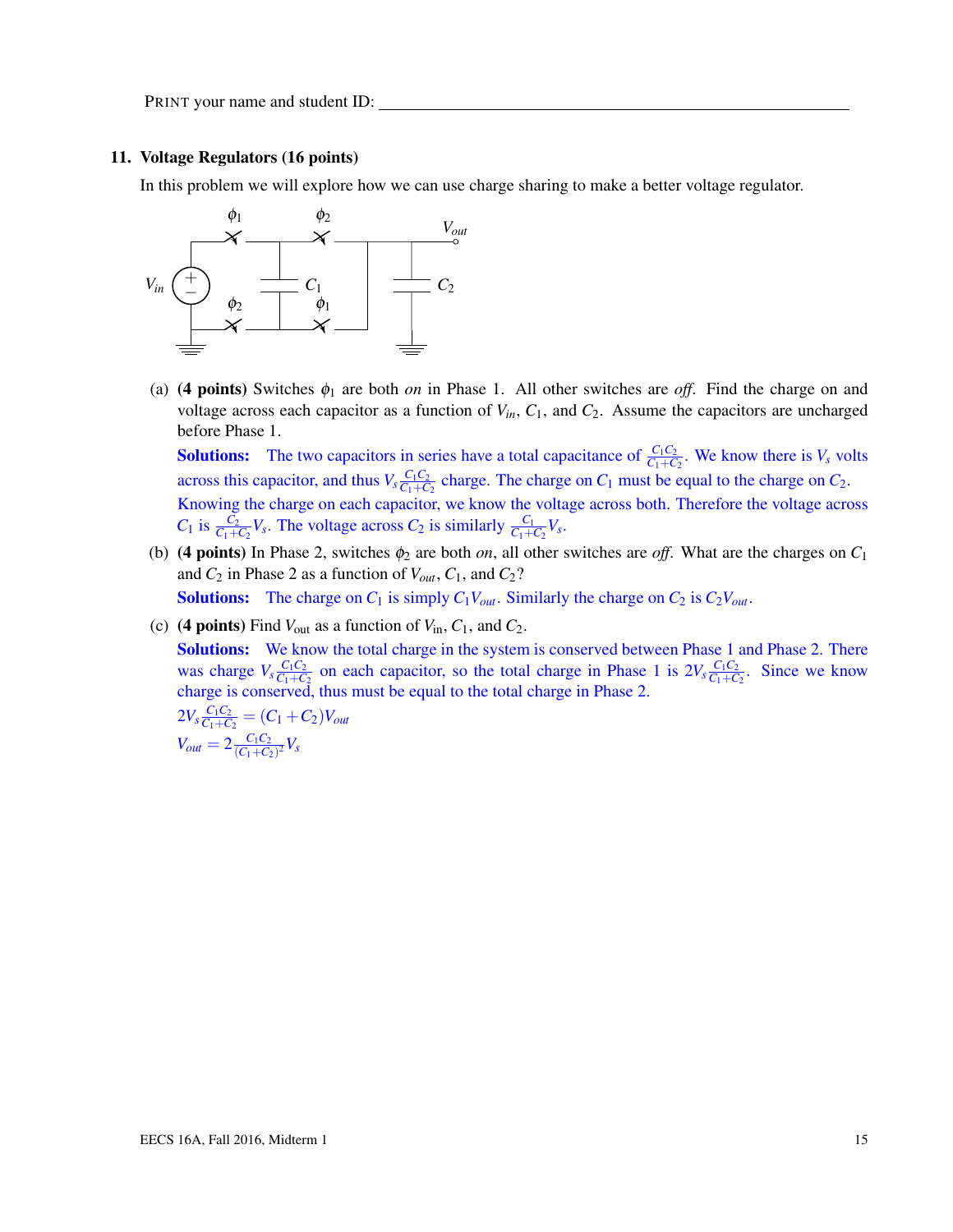(d) (4 points) Assume we have chosen  $C_1 = C_2 = C$ . One of the most important metrics in voltage regulators is efficiency. For a switching circuit such as this, we calculate efficiency as the total energy stored in the capacitors in Phase 2 divided by the total energy stored in the capacitors in Phase 1. Find the efficiency of this circuit.

Solutions: In both phases, the energy stored on the capacitors is the same.Thus there is no loss in switching. Intuitively we can see this because initially, both capacitors had  $\frac{V_2}{2}$  volts on them. Then, when in parallel, they had the same *V<sup>s</sup>* .

Mathematically we can see this by calculating the energy on the capacitors in each case.

 $E=\frac{1}{2}$  $\frac{1}{2}CV^2$  $E_1 = \frac{1}{2}$  $\frac{1}{2}C_1(V_1)^2 + \frac{1}{2}$  $\frac{1}{2}C_2(V_2)^2$  $E_1 = \frac{1}{8}$  $\frac{1}{8}C(V_{in})^2 + \frac{1}{8}$  $\frac{1}{8}C(V_{in})^2$  $E_2=\frac{1}{2}$  $\frac{1}{2}C_1(V_{out})^2 + \frac{1}{2}$  $\frac{1}{2}C_2(V_{out})^2$  $E_2 = \frac{1}{8}$  $\frac{1}{8}C(V_{in})^2 + \frac{1}{8}$  $\frac{1}{8}C(V_{in})^2$ 

We see the energy in both phases is equal. This system is thus  $100\%$  efficient.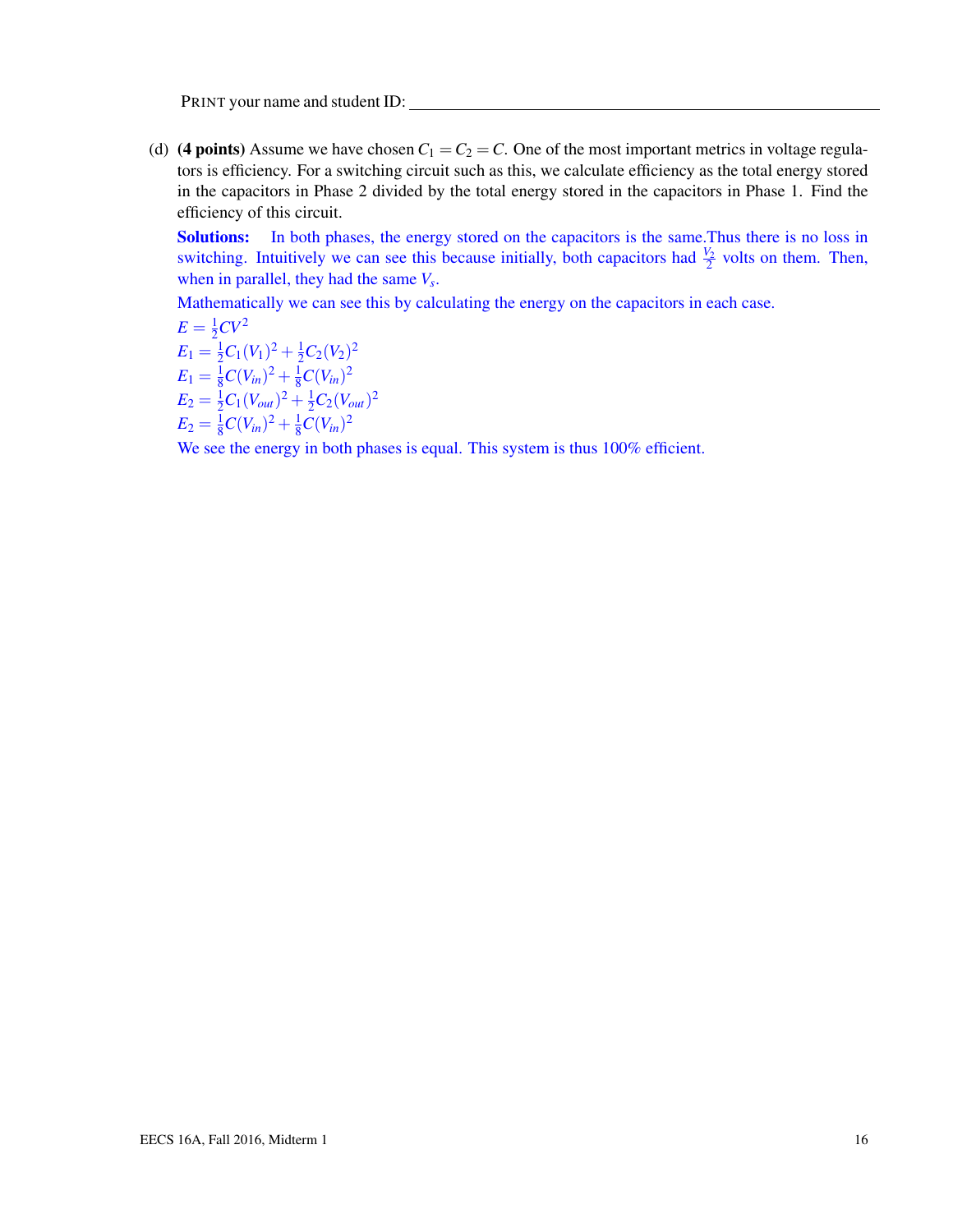You may use this page for scratch work but it will not be graded.